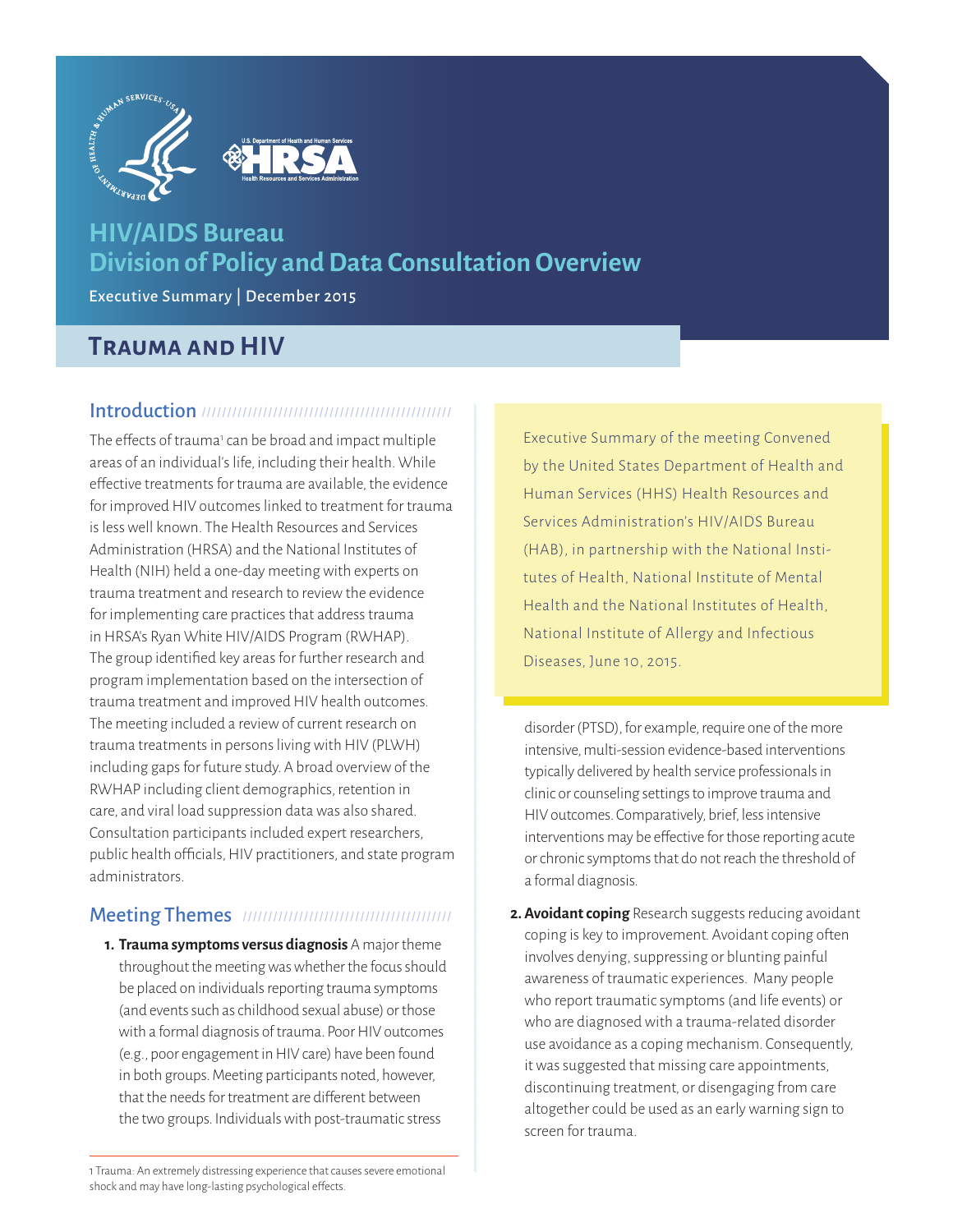- **3. Screening and referral** Brief, reliable measures are needed to screen people living with HIV for trauma in order to properly refer them for follow-up testing or evidence-based treatment. Several participants identified various screening measurements (e.g., for interpersonal violence, PTSD, or traumatic events) already being used with the general population; however, several questioned the utility of these tools for priority populations such as minority men who have sex with men (MSM). The issue of whether to screen for traumatic symptoms versus trauma-related diagnosis was raised again. All agreed that screening measurements should—to the degree possible—be culturally appropriate and fit into routine clinical care. Discussion also centered on whether to screen all patients or only those likely at high risk (e.g., members of high-risk sub-groups, those who have missed clinical appointments or are depressed). While screening is important, the steps that come afterward are equally vital. Screening should allow providers to assess level of risk and refer patients to an appropriate level of evidence-based care. Linkage services using client navigators or case managers may be needed to ensure individuals are actively linked to the traumabased care they require.
- **4. Evidence-based interventions (EBIs)** It is important to modify evidence-based interventions to meet the needs of various populations of people living with HIV who experience trauma. Modifications include integration of HIV-related outcomes on the care continuum, such as medication adherence, as well as attention to HIV-related trauma issues such as stigma, discrimination, and psychosocial stress. Several meeting participants identified specific EBIs that have a strong evidence base and could be modified for people living with HIV, including cognitive processing therapy, prolonged exposure, trauma-focused cognitive behavioral therapy, and written emotional disclosure. The role and evidence for delivering EBIs using new technologies (e.g., telephone or internet counseling, mobile health applications) was also discussed; however, several participants pointed out

the limited evidence to date for such endeavors as well as the many barriers. In the end, participants reiterated the importance of modifying EBIs for people living with HIV and integrating outcomes into the HIV care continuum.

- **5. Provider training** Whether to train all providers in a clinic to provide screening and referral services or a sub-group of select providers was discussed at length. Meeting participants discussed the pros and cons of both approaches. For example, training all providers is relatively straight-forward and offers the greatest reach, but it is also resource and time intensive, and many providers often fail to adhere to new protocols. Training a few key providers, on the other hand, is more efficient and streamlined, but implementation barriers still exist and patient reach is limited. The extensive research base on provider interventions allows organizations to design reasonable plans to address the known barriers to provider training.
- **6. Special populations** Meeting participants were asked to consider any special populations specifically impacted by trauma and discuss the impact on HIV health outcomes and the evidence for specific interventions to address this impact. Several groups identified at high risk for experiencing trauma include youth, minority MSM, minority women, and substance users. The group also identified several factors placing clients at risk for falling out of care, including unstable housing and lack of reliable transportation. Finally, the group agreed that clients with a pattern of avoiding care may have a history of trauma and require additional screening for symptoms.
- **7. Life chaos** A brief discussion included the need for co-located services and dedicated behavioral health staff in the medical clinic to engage clients with unstable life patterns. A "warm handoff" or standard referral was identified as insufficient for connecting this population to mental health services.



u.s. department of health and human services health resources and services administration, hiv/aids bureau 5600 fishers lane | mail stop 09swh03 | rockville, md 20857 301-443-1993 | [hab.hrsa.gov](http://hab.hrsa.gov)